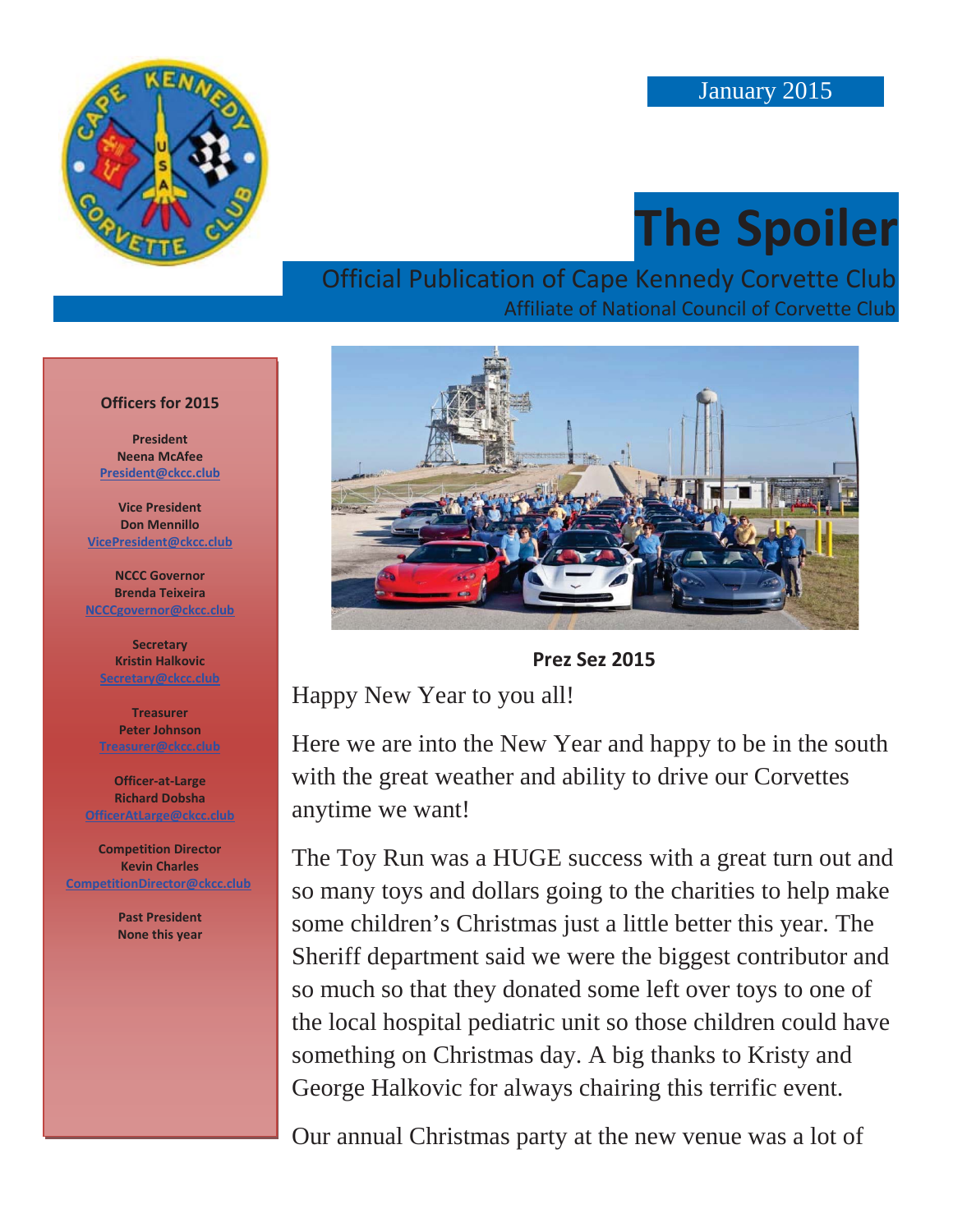fun and the Space Coast Convention center decorated the ballroom beautifully, the food was good and I promise next year everyone will get dessert! Rockin Don Mennillo was our DJ for the evening and he rocked the night with some great tunes we danced to. We plan on having a "Sock Hop" this summer sometime and Rockin Don will be back to entertain us then.

Don't forget to register for NCCC Convention this year. Registration will be open soon. This year it is in the beautiful Pocono's, should be a great deal of fun! Please look on the website for information on this and other events going on. If you haven't been to the website please check it out (ckcc.club), there is a lot of information and wonderful pictures.

I am proud to say that in 2014 CKCC donated over \$14,000 to various charities, a big thanks to all of our members, you never cease to amaze me with your generosity, you all deserve a huge thank you!

Our next big event is the Valentine's Mystery Cruise on February  $15<sup>th</sup>$  and the social committee has a great one planned for you this year, more info will come out in emails before the event. We have moved our KDI cruise-in to February  $7<sup>th</sup>$  and there will be bowling at Shore Lanes before that at 1:00.

I am happy and privileged to be your President for another year, together we do great things and have so much fun with our Corvettes and the camaraderie is wonderful!

Hope to see you soon… Neena McAfee

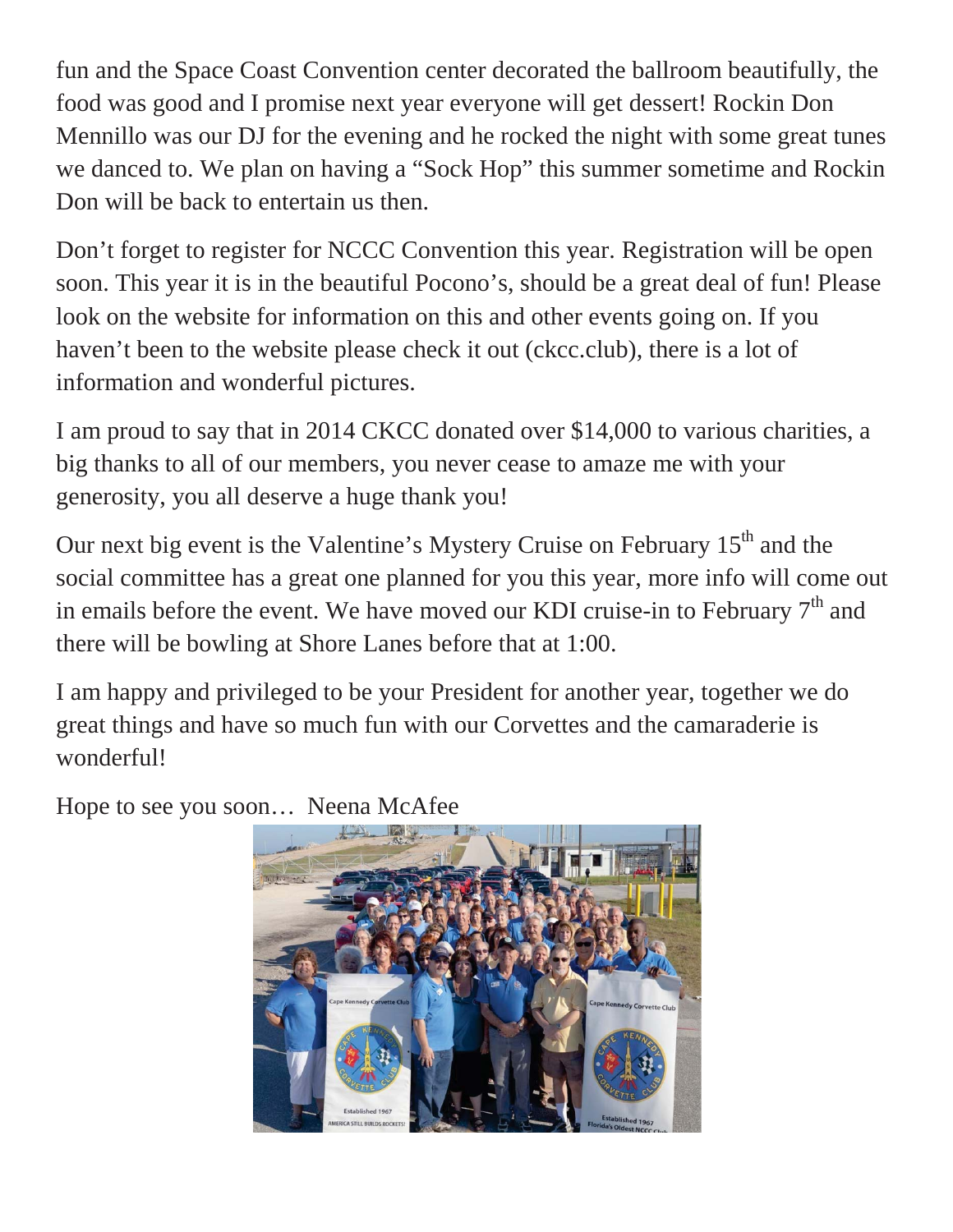#### **Volunteer Chairpersons for 2015**

**Social Activities Maureen Bonanno social@ckcc.club**

**Membership Kristin Halkovic/Richard Dobsha membership@ckcc.club**

> **Fundraising Steve Bonanno sponsorship@ckcc.club**

**Car Show Randy Anderson carshow@ckcc.club**

> **50/50 Drawing Susan Smith 5050@ckcc.club**

**Publicity Director/Club Photographer Roger Wolf photographer@ckcc.club**

> **Spoiler Editor Patsy Shearer editor@ckcc.club**

**Forum Moderator Nancy Garwood forum@ckcc.club**

**Port Liaison Diane Nagle portliason@ckcc.club**

**Club Historian Steve Bonanno historian@ckcc.club**

**Charity/Scholarship Charles & Miriam Sikes charity@ckcc.club scholarship@ckcc.club**

**Toy Run Kristin and George Halkovic toyrun@ckcc.club**

**Website George Halkovic webmaster@ckcc.club**

#### **Upcoming 2015 NCCC Competition Events**

| Mar. 14-15 | <b>CKCC Autocross</b>                  | Palm Bay      |
|------------|----------------------------------------|---------------|
| Mar. 21    | <b>Low Speed Autocross</b>             | St. Augustine |
| Apr. 18    | <b>Low Speed Autocross</b>             | St. Augustine |
| Apr. 18    | CKCC Vettes at the Port Cape Canaveral |               |
| May 16     | <b>Low Speed Autocross</b>             | St. Augustine |
|            |                                        |               |



**The Cape Canaveral** Region A.A.C.A.



www.antiqueautoclubcc.com Presents Our Annual

"Celebration of Cars"

**Antique to Modern Auto Show** 

**Featuring: Cars of the World** 

Top 25 awards. **Special class** awards for imports. **Student awards** 

**Location: Wickham Park Pavilion** at the Melbourne Campus of Eastern Florida State College (Just south of Wickham and Post Roads)

Date: Saturday, March 28, 2015

**Bring the Kids** to Enjoy Our Fun<br>Youth Activities!

**KIDS** 

ZONE

Art, Craft, Food Vendors. Swap meet.



Free **Admission** to the Public.

Day-of Set-up & Registration:  $9:00 - N$ oon Cost: \$18 pre-registration by March 14 \$20 from March 15 to the Show





**Show Info Contact: Walt** Phone: (321) 636-0449 Email: pastgas@att.net

Show proceeds benefit the **South Brevard Sharing Center** A 501(c)(3) non-profit charity organization To donate go to www.mysbsc.org Or like us at Facebook.com/mysbsc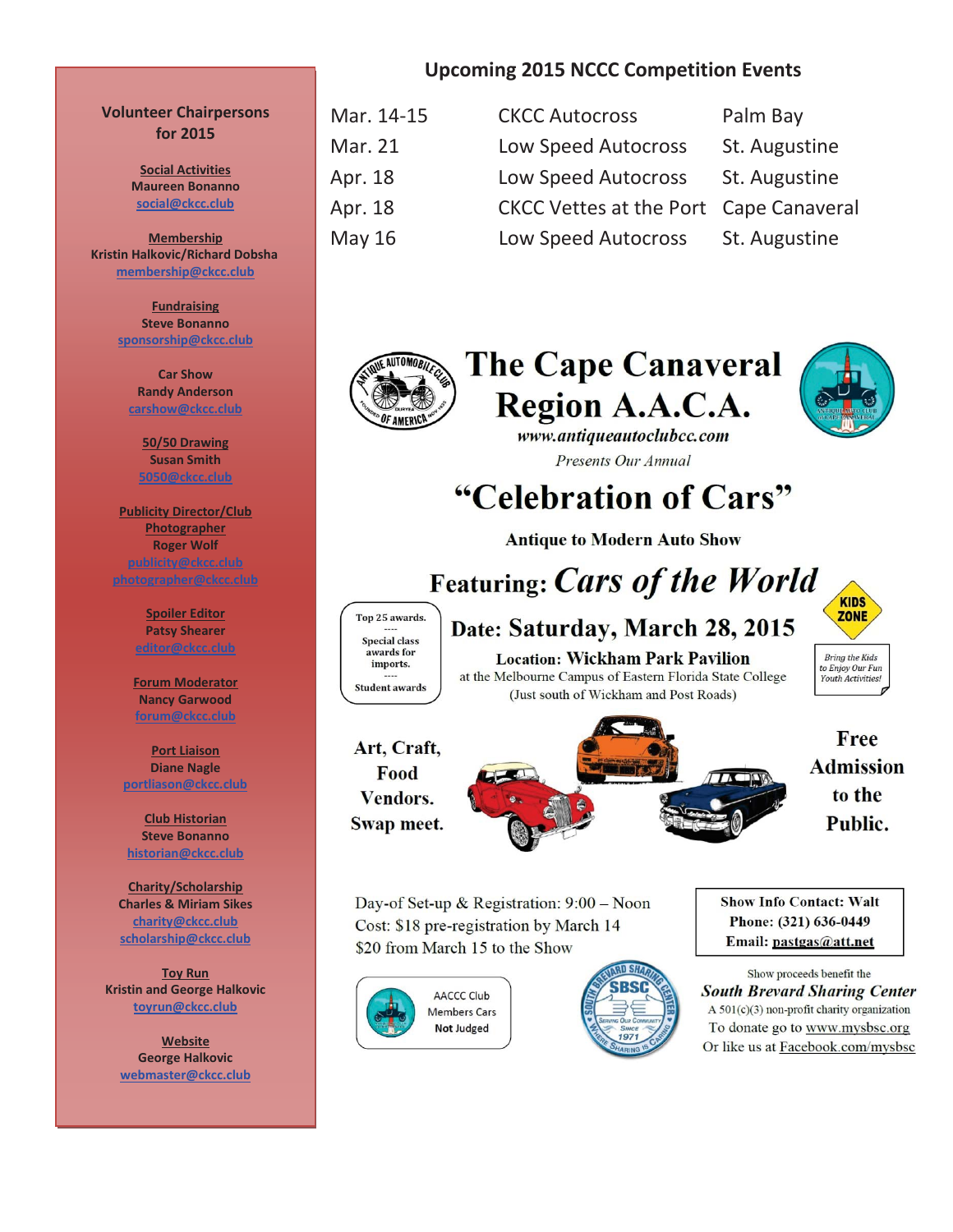# **Cars of the World**

Show information: Registration/check-in desk opens at 9:00 am. All cars must be on the show field by Noon. Top 25 judging will be by participant's choice. AACCC members are not to be judged. Special class awards for imports. Luncheon food and beverages will be available for purchase throughout the day. If you have any questions about the show please contact Walt at  $(321)$  636-0449 or by email at pastgas@att.net. www.antiqueautoclubcc.com

To show your car make checks payable to: A.A.C.C.C. Mail your completed registration form and your check to: Sue Evans, 760 Harrier Court, Rockledge, FL 32955 Pre-register before March 14, 2015 to get the discount and save time at the registration table.

| Email <u>Department</u>                                      | City                        | Phone<br><b>State</b>                                                                                    |
|--------------------------------------------------------------|-----------------------------|----------------------------------------------------------------------------------------------------------|
|                                                              |                             |                                                                                                          |
|                                                              |                             |                                                                                                          |
| Car 1: Make                                                  |                             | Year Model/Body Style                                                                                    |
| Car 2: Make                                                  |                             | Year Model/Body Style                                                                                    |
| Vendor <u>__________</u> __________                          | Car Corral                  |                                                                                                          |
| Show Vehicle registration postmarked before March 14, 2015   |                             | \$18.00 per vehicle___________                                                                           |
| Show Vehicle registration postmarked March 15, 2015 or later |                             |                                                                                                          |
| Car Corral                                                   |                             |                                                                                                          |
| Car Parts/Arts & Crafts Vendors (15' x 30')                  |                             | $$35.00$ per space                                                                                       |
|                                                              | Fire Extinguisher Mandatory |                                                                                                          |
|                                                              |                             | I understand and agree that I am responsible for my vehicle and/or merchandise and do hereby release the |
|                                                              |                             | Cape Canaveral Region A.A.C.A., all show sponsors, the Brevard County Parks and Recreation               |
|                                                              |                             |                                                                                                          |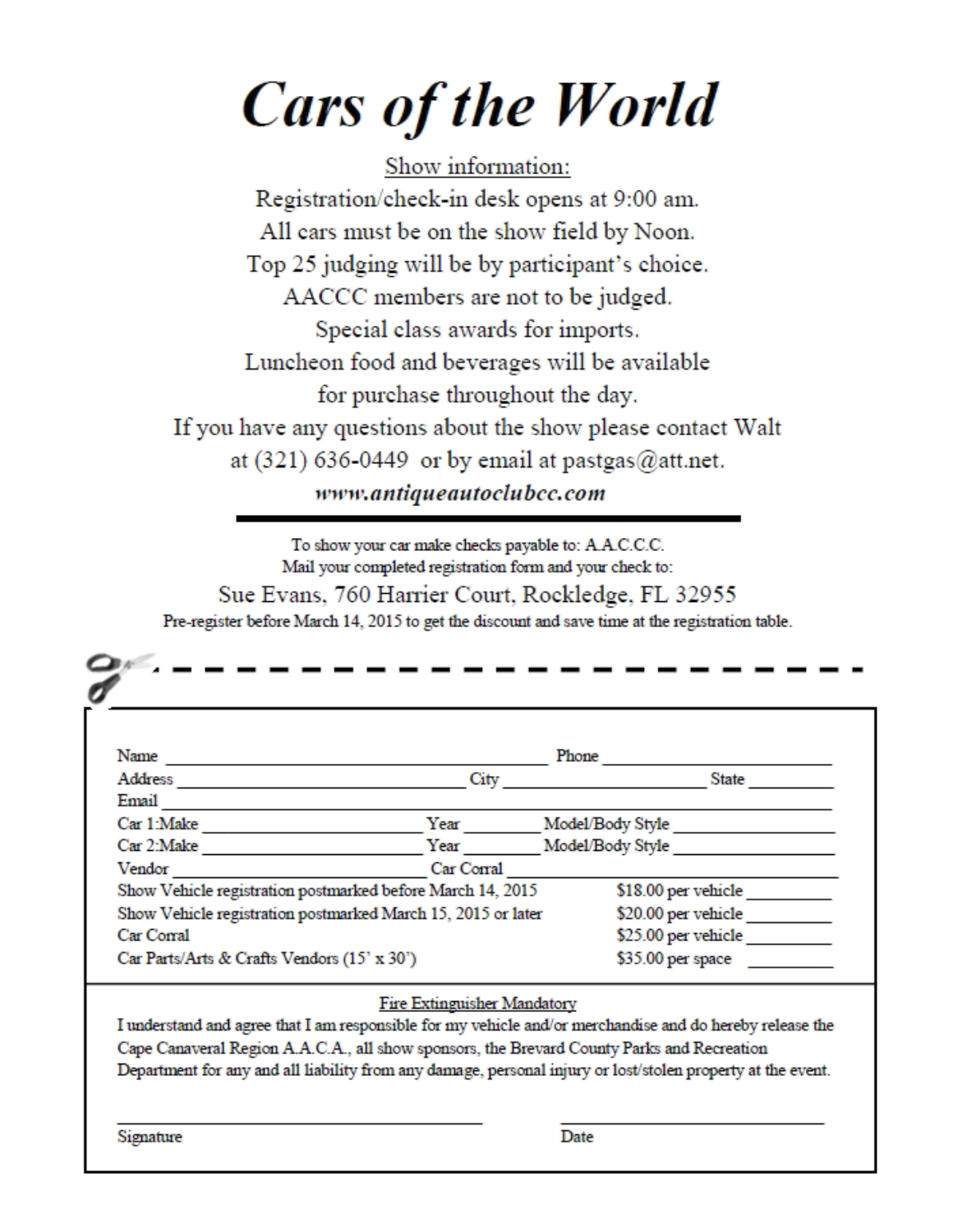From the desk of *John "Jack" Legere*

GM's head of Global Product Development, Mark Reuss, has confirmed that GM is currently working on the next generation C8 Corvette.

It will be launched as a 2017 model year. The name given to the new Corvette will be "Zora ZR1".

The new ZR1 will be low volume, roughly 1500 units per annum, and figures to start around \$150,000.

It will be a standalone special and will *share* showroom space with the current C7 model. The C7 will continue production alongside the C8.

The C7 is expected to end production around the 2020 timeframe. The C8 will then continue production and will be introducing base models to the fold.

The C8 will still maintain a V8 engine, but for the first time, the C8 will be a *MID ENGINE* Corvette!

### **Vettes at the Port**

## **Saturday April 18, 2015**

Cape Kennedy Corvette Club's largest fund raiser of the year is right around the corner!

Mark your calendars and plan your day for "Vettes At The Port", Saturday April 18, 2015.

I am pleased to say everyone on the committee is going above and beyond the call of duty to make this event bigger, better and more fun than the year before!

Have you seen our new and improved club website?

This year you can register for the show online and we encourage you to do so. You still have the option to mail in a check after registering on-line or you can pay by credit card on-line via PayPal. By registering online it streamlines the process and reduces the committee's staff time in getting registrations processed, window plaques printed and keeping track of the registrations which is very important in regards to parking our guests. This year we expect to reach or be very close to capacity. So it is strongly urged that if you're thinking about bringing your Vette to the show you register early before space is gone. Please be sure that you log-in to the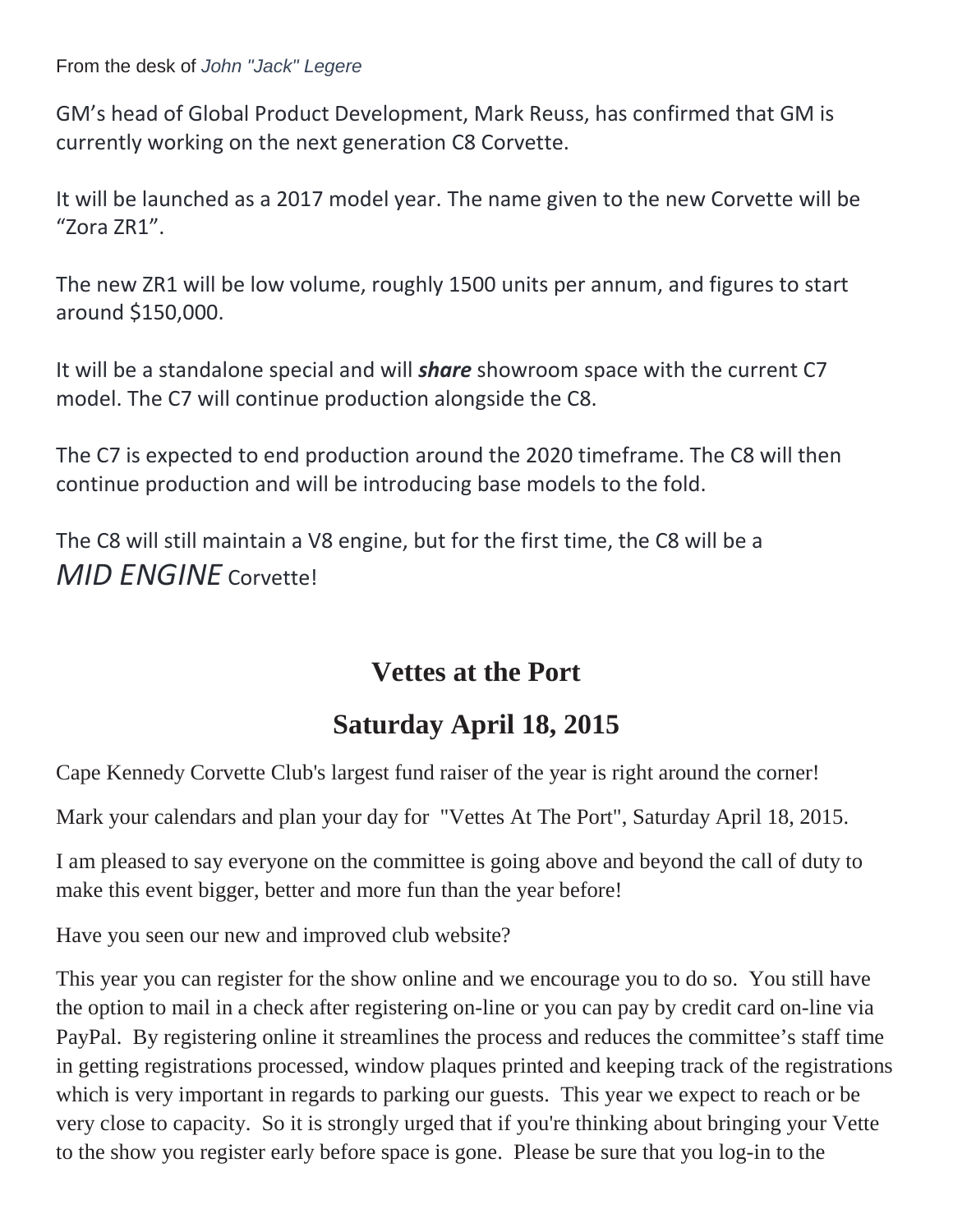website using your verified user ID as this will automatically give you the CKCC member's discount; if you do not log-in, the discount will not be applied.

In addition to registering online you can also order extra show shirts online as well. Keep in mind each registrant will get an event shirt in his goody bag.

Vendors are already logging on to our site and registering for our event as well!

Last year we had great success raffling our Power Wheels C7 corvettes. What a great way to inspire a future corvette owner and to support Make A Wish and the National Kidney foundation charities.

Raffle tickets will go on sale the week of February 9th for the Power wheel corvettes. Tickets are only 1 dollar each and with each ticket you purchase it gives you 4 chance to win! Run the math that's only 25cents per chance! This is a great way to put a New C7 Corvette in your garage for that little one that's special in your life!

Just like the Big Boys complete with Cape Kennedy Corvette Club decal:

We've got "four to raffle" for those special little ones in your life.



Help us create a future corvette owner!



Own a C-7 Corvette for only 1 dollar!

Spend 1 dollar and get FOUR chances to win!

So every ticket you buy gives you four chances to win!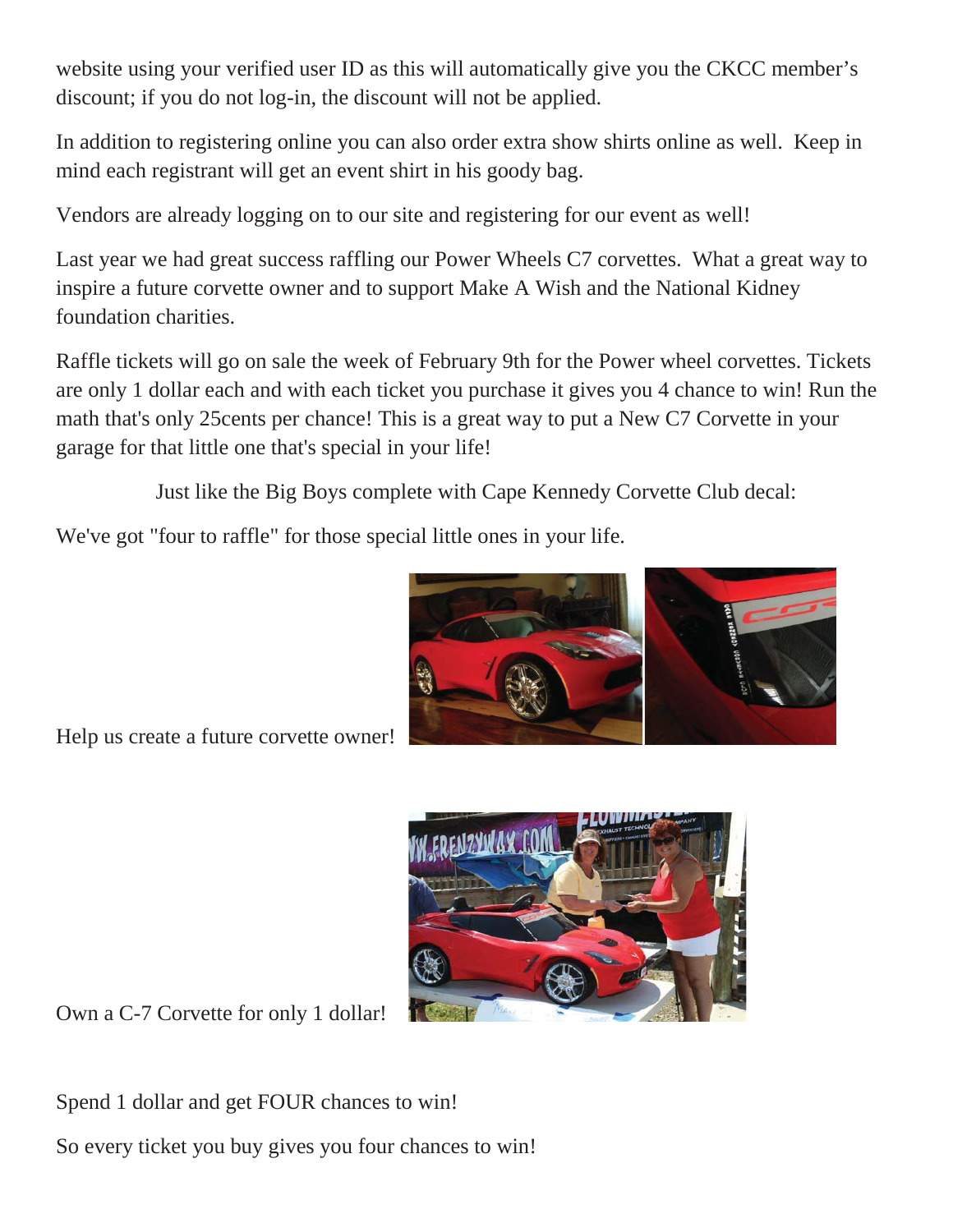They look just like the real C7, forward and reverse gears and speeds up to 6 MPH. That special little one sits inside the cockpit and gets driver's training early in their very own corvette.

Check out this video on you tube. http://www.youtube.com/watch?v=q0A3DDv0VIA

This one's beefed up to 24 volts this child is having a blast:

http://www.youtube.com/watch?v=HdhGnVeQv20

Wow I wish they had these when I was growing up!

Cars go on display the week of February  $9<sup>th</sup>$  at Baja's Tavern Port Canaveral, Fishlips Restaurant Port Canaveral and Rusty's Seafood in Port Canaveral.

These cars are being raffled and 50 percent of the raffle money will go to Make-A-Wish® and the other 50% will go to the National Kidney Foundation®.

This is a win-win. Let's make four children very happy and let's help make the "Wish" of a child with a severe life threatening illness come true.

Also be sure to pre -register before April the 5th and save \$\$\$\$\$\$

This is our most important event of the year to raise money for the club. We need help from club members. Please, Open your hearts and volunteer to work the show or give us a hand contacting businesses that will provide raffle items door prizes etc.

This is all for a good cause. Your help will be greatly appreciated!

#### **Randy Anderson**

Car Show Chairman



Neena presenting the sponsor placque to Mike at Fishlips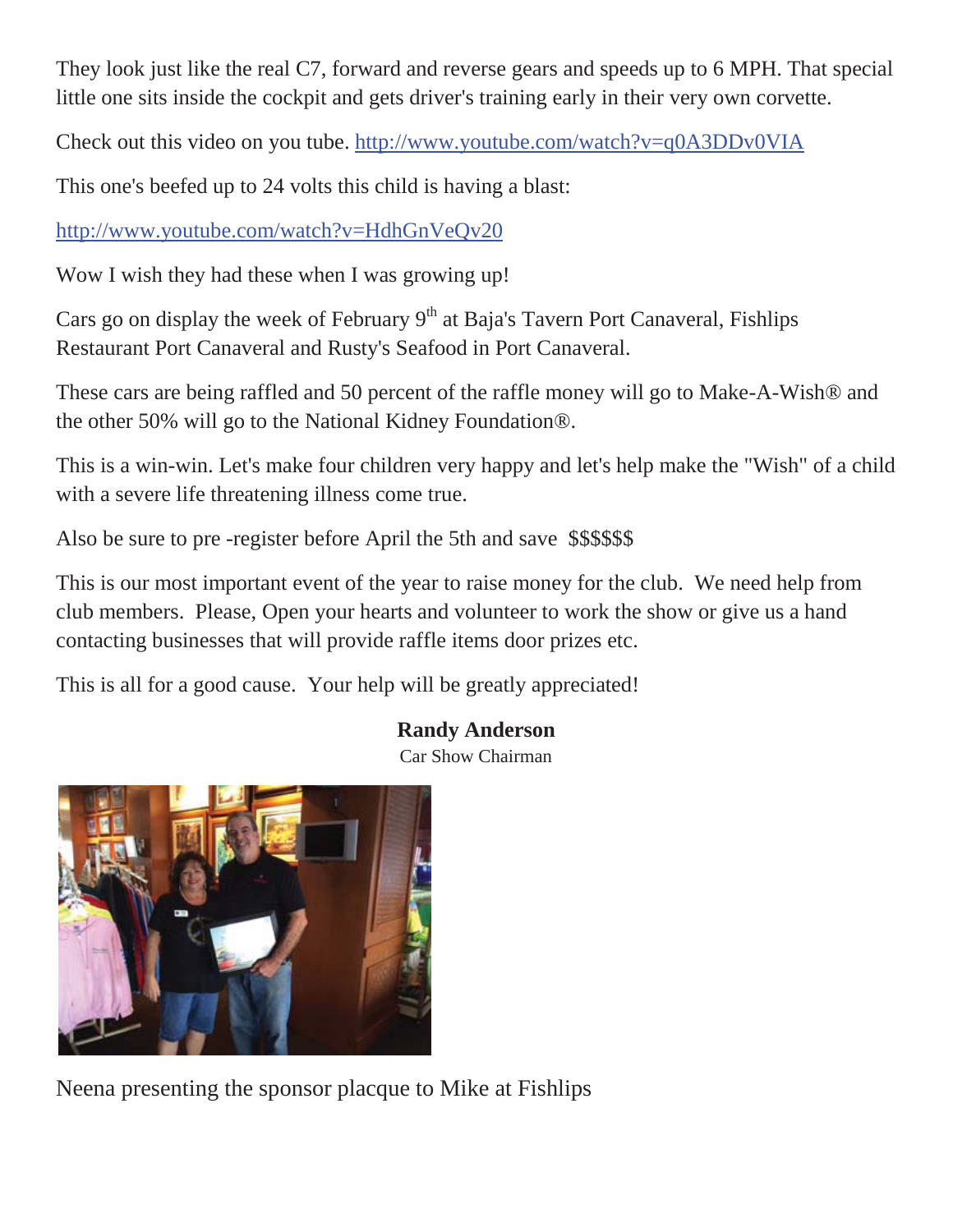#### **CKCC Activites**

- Feb 1 Fishlips Brunch Port Canaveral
- Feb 7th High Power Car Show Satellite Beach
- Feb 7th Winter Fest Palm Bay
- Feb 7th Kings Duck Inn Merritt Island
- Feb 8th Reflections in Glass Fort Lauderdale
- Feb 9th Monthly CKCC Meeting Jimmies Restaurant Rockledge
- Feb 15th Valentines Mystery Cruise Meet at Cocoa Sam's Club at 09:00am
- Feb 19th Crusin for Charities Palm Bay
- Feb 21st Dixie Cruisers Cruise In Merritt Island

Please see the event calendar at www.ckcc.club for further information.

### **2015 NCCC Convention**

Registration for the 2015 NCCC Convention opens at midnight Saturday January  $31<sup>st</sup>$  or 12:01 February1<sup>st</sup>. In order to guarantee that you get registered, do it then or by the next day. It will be easier to cancel. You have to register for convention before you get a room and you must go through NCCC for the rooms.

A number of us are going to try to get rooms at the Galleria where all of the parties will take place and the hospitality room is located. Be certain to ask for a room with an outside view.

If you have questions look at www.corvettesnccc.org for information.

#### **CKCC Autocross will be held at EFSC in Palm Bay on March 14-15.**

Please see the website at www.ckcc.club for further information.